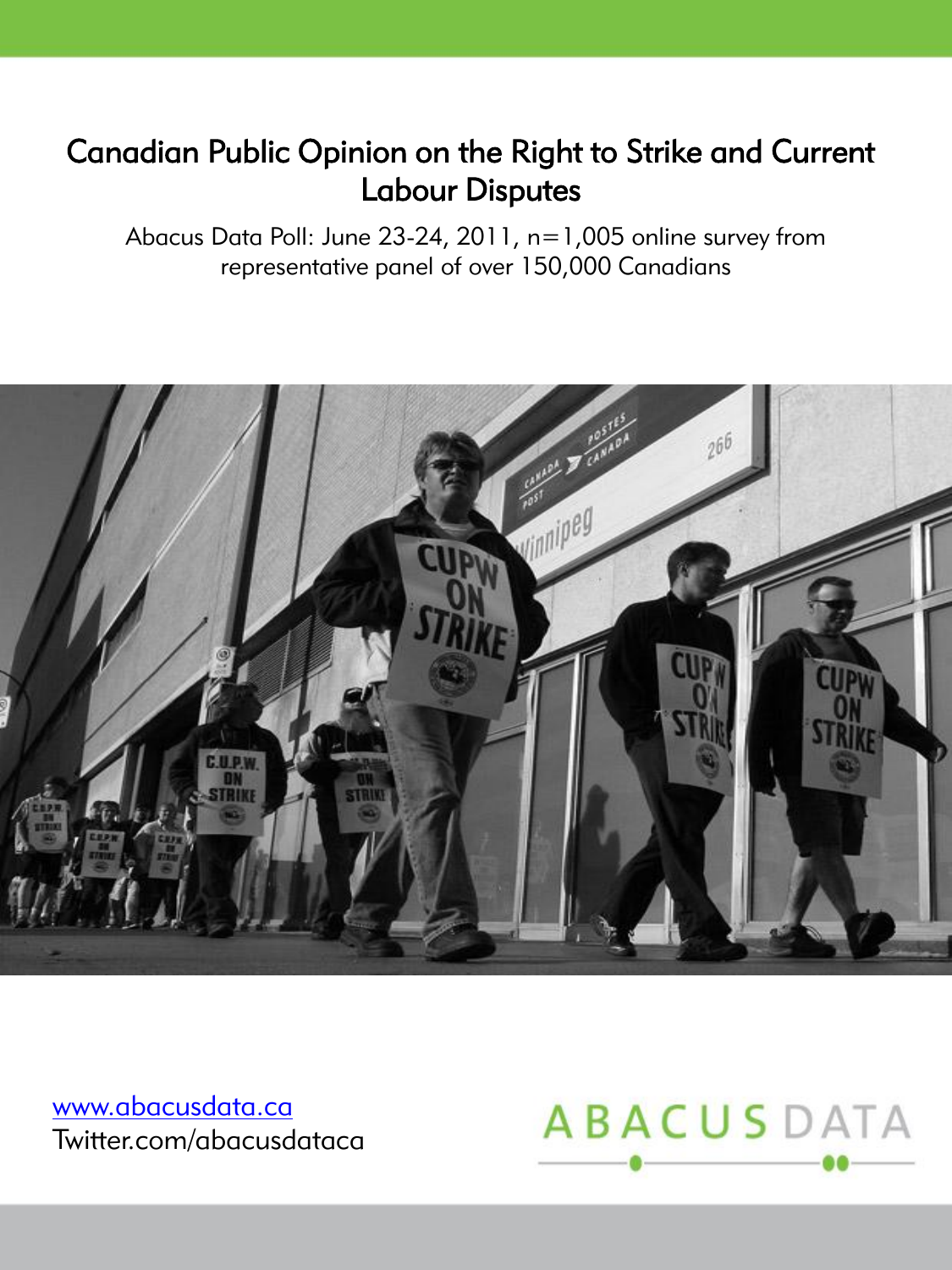### **Abacus Data: Not your average pollster**

Abacus Data Inc. is Canada's newest player in the public opinion and marketing research industry. Whether it's telephone or online surveys, focus groups, one-on-one interviews, or secondary data analysis, the team at Abacus Data conducts public opinion, marketing, or stakeholder research that provides strategic insight to our clients. What sets the team at Abacus Data apart is its fresh perspective on politics, business, and consumer behaviour and a commitment to its clients.

Abacus Data offers its clients a comprehensive research tool kit that includes:

- Custom quantitative studies
- Opinion leader/Decision maker consultations
- The Vertex Panel (www.vertexpanel.ca)
- Omnibus surveys
- Focus groups
- Informal discussions
- Intercept studies
- One-on-one interviews
- Custom community panel creation and management
- Secondary data analysis

### **Dr. David Coletto –Abacus Data's CEO**

David has seven years experience listening and interpreting what voters, consumers, and opinion leaders want and expect from government, business, and the non-profit sectors. He has worked with some of Canada's largest corporations and some of its smallest issue and advocacy groups.

He received his PhD in Political Science from the University of Calgary where he taught Research Methods to undergraduate students.

David is the Pollster for Sun News and a Visiting Fellow at the Arthur Kroeger College of Public Affairs. He is frequently called upon by news media for his unique perspective on public affairs, millennials, corporate citizenship, and political party finance. He co-authored a chapter in the recently released book *Money, Politics and Democracy* (eds Young and Jansen, UBC Press 2011).

### Abacus Data also has a number of unique research practices. [Clic](http://www.abacusdata.ca/vertex)k on the graphics below for more information.







**ABACUSD** 

Polls and Analysis Available at www.abacusdata.ca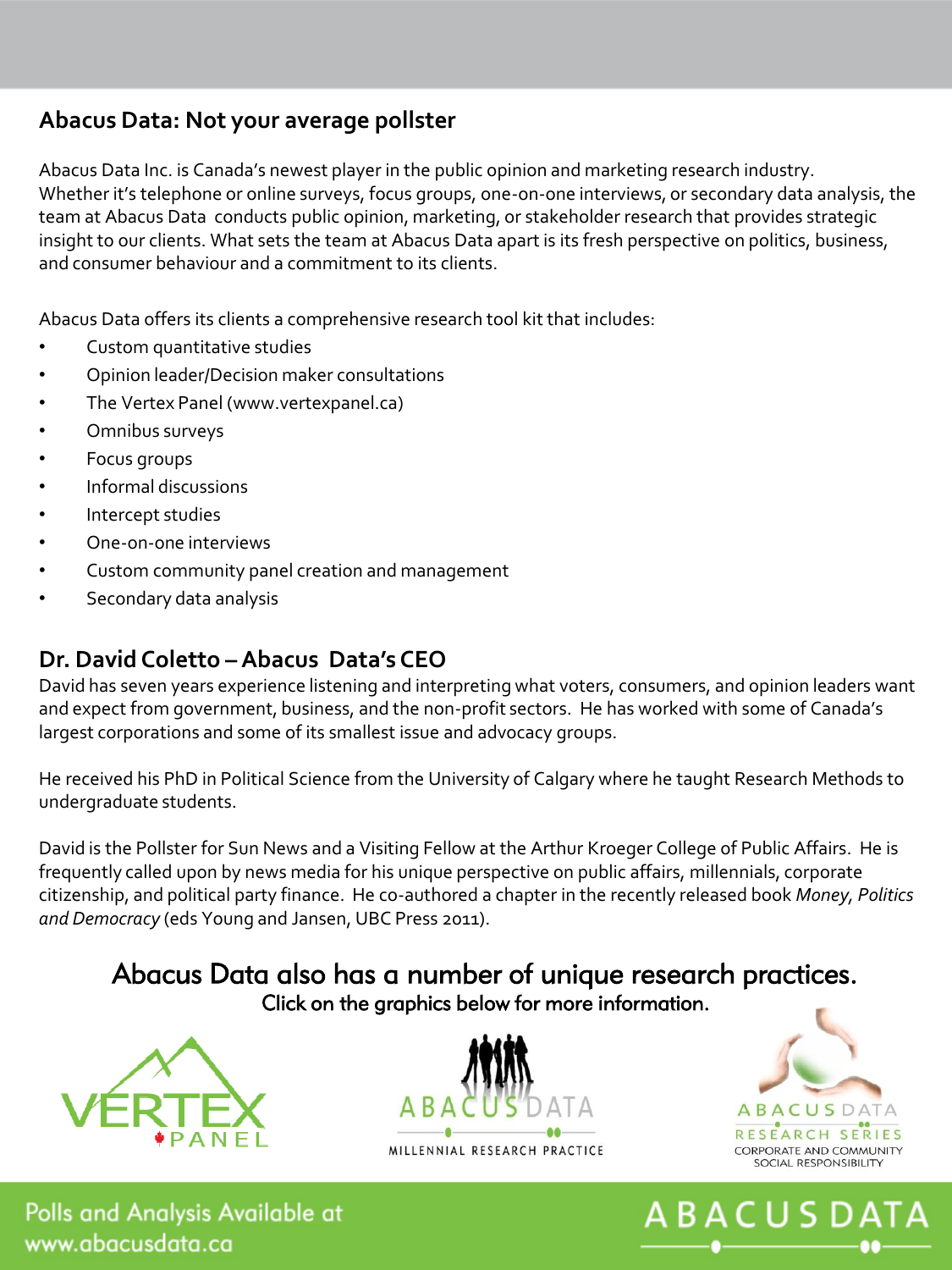## **Methodology**

From June 23<sup>rd</sup> to June 24<sup>th</sup>, 2011, Abacus Data Inc. conducted an online survey among 1,0005 randomly selected Canadian adults from an online panel of over 150,000 Canadians.

The margin of error—which measures sampling variability—is comparable to +/- 3.2%, 19 times out of 20. Results of the survey were statistically weighted by gender, age, region, education, and past federal vote using census data from Statistics Canada and by past vote using Elections Canada results from the 2008 General Election. Totals may not add up to 100 due to rounding.

For more information about the poll's methodology, visit the Abacus website at [www.abacusdata.ca](http://www.abacusdata.ca/)

The table below reports the unweighted and weighted distribution by region or province.

| <b>Region/Province</b> | <b>Unweighted Count</b><br>(All Respondents) | <b>Weighted Count</b><br>(All respondents) |
|------------------------|----------------------------------------------|--------------------------------------------|
| Atlantic Canada        | 88                                           | 73                                         |
| Quebec                 | 253                                          | 248                                        |
| Ontario                | 380                                          | 380                                        |
| Prairies (MB and SK)   | 55                                           | 66                                         |
| Alberta                | 109                                          | 101                                        |
| BC                     | 120                                          | 130                                        |
| Total                  | 1,005                                        | 999                                        |



M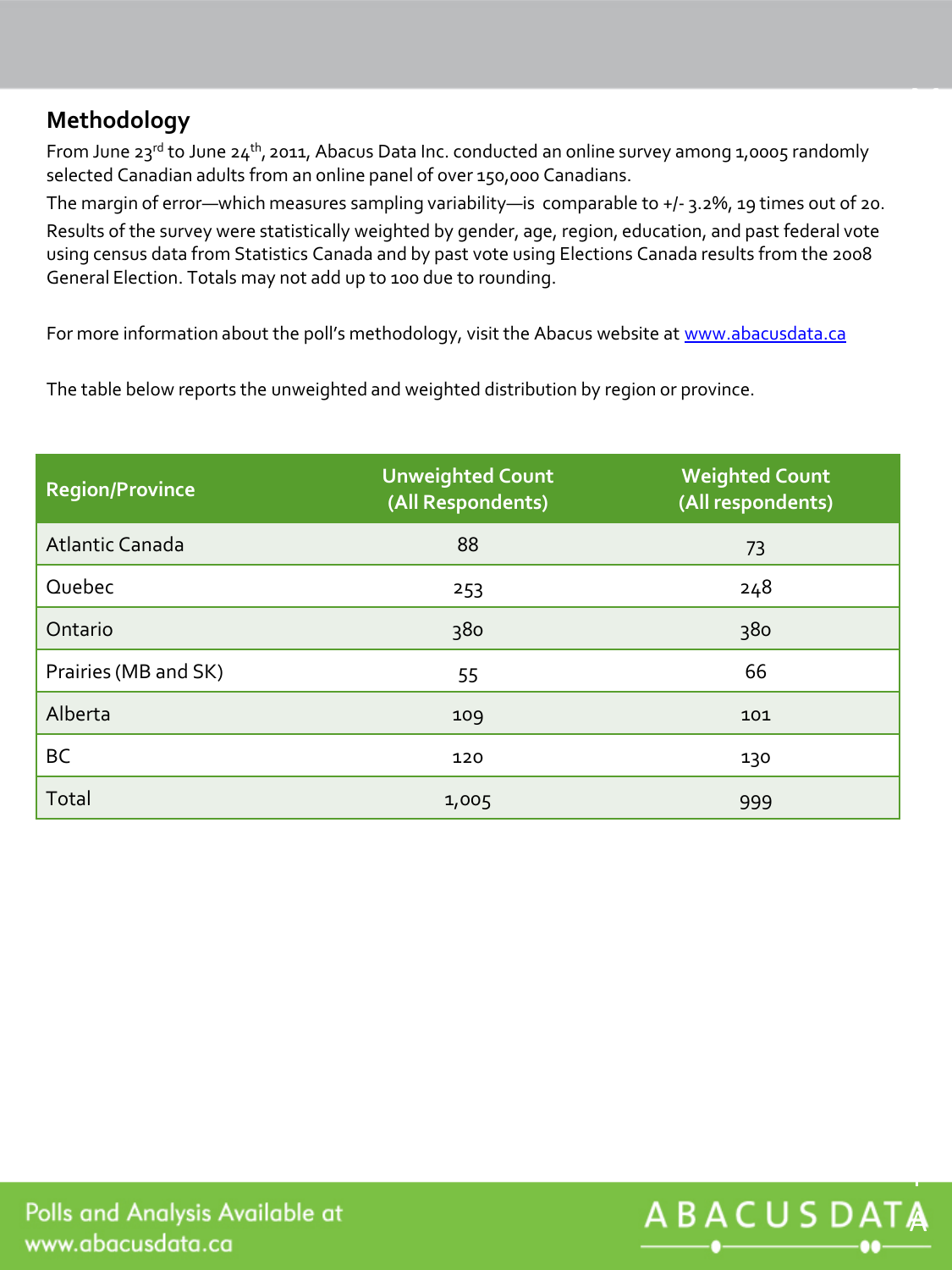## **On Back-to-Work Legislation**

*Q: Thinking about the recent labour conflicts at Canada Post and Air Canada, would you support or oppose the federal government getting involved and legislating these employees back to work?*



| <b>Subgroup Analysis</b> |     |       |            |            |            |                    |           |
|--------------------------|-----|-------|------------|------------|------------|--------------------|-----------|
|                          | Men | Women | <b>CPC</b> | <b>LPC</b> | <b>NDP</b> | Union<br>Household | Immigrant |
| Support                  | 60% | 61%   | 81%        | 55%        | 43%        | 49%                | 66%       |
| <b>Neither</b>           | 10% | 15%   | 7%         | 11%        | 13%        | 10%                | 11%       |
| Opposed                  | 31% | 24%   | 12%        | 35%        | 44%        | 40%                | 24%       |
| <b>Unweighted counts</b> | 494 | 511   | 369        | 146        | 295        | 299                | 108       |

|                          | $18 - 29$ | 31-60 | $60+$ | Atlantic | Quebec | Ontario | <b>Prairies</b> | Alberta | BC  |
|--------------------------|-----------|-------|-------|----------|--------|---------|-----------------|---------|-----|
| Support                  | 54%       | 60%   | 68%   | 54%      | 55%    | 68%     | 58%             | 58%     | 53% |
| <b>Neither</b>           | 20%       | 12%   | 7%    | 10%      | 15%    | 11%     | 12%             | 10%     | 18% |
| Opposed                  | 26%       | 29%   | 24%   | 37%      | २०%    | 22%     | 30%             | 32%     | 30% |
| <b>Unweighted counts</b> | 161       | 643   | 201   | 88       | 253    | 380     | 55              | 109     | 120 |

Polls and Analysis Available at www.abacusdata.ca

# ABACUSDATA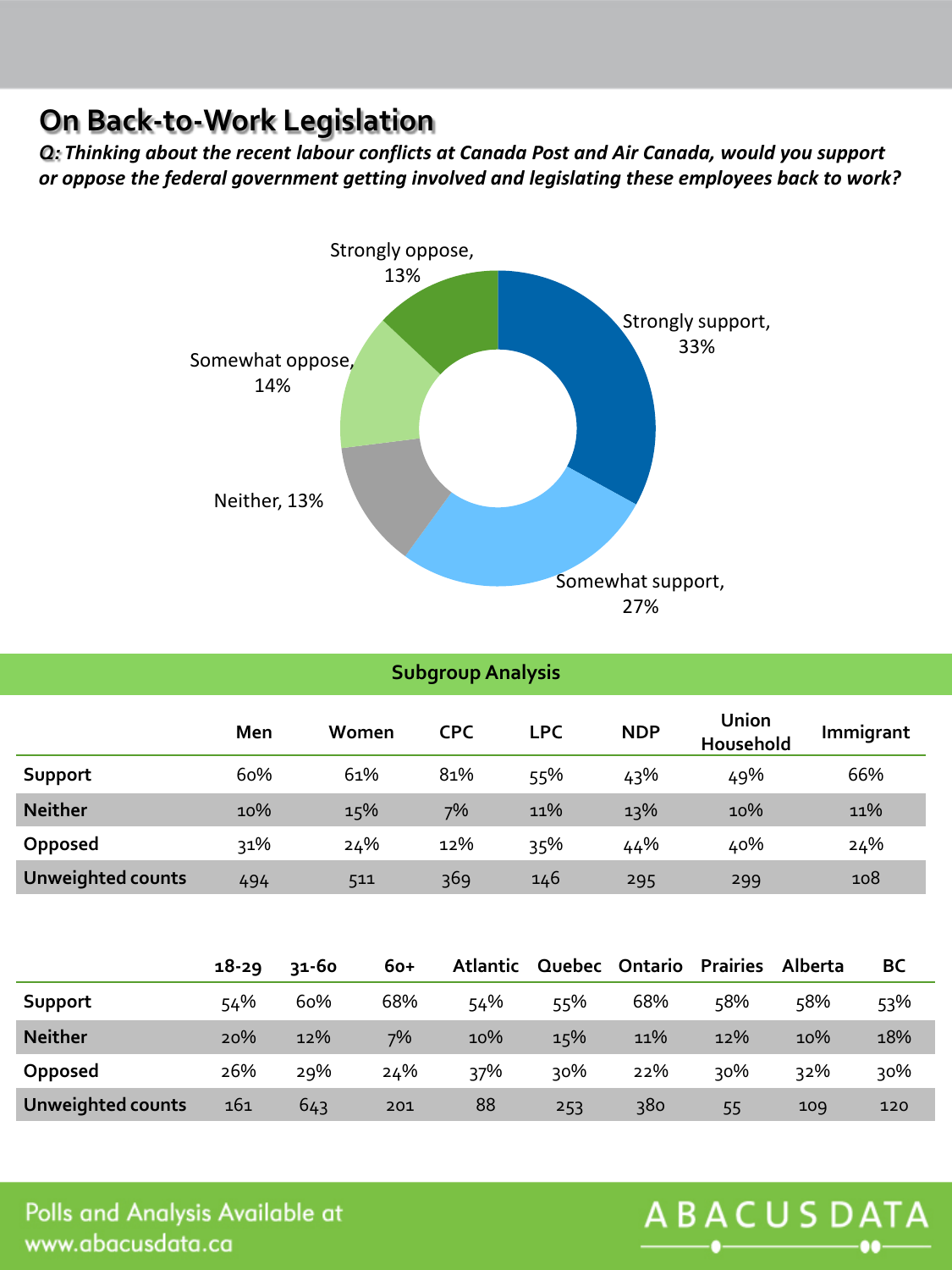## **Who should have the right to strike?**

*Q: Some people have suggested that people working in the delivery of essential public services should be banned from taking strike action. Others believe they should have the right to strike. Look at the list of occupations below and for each one please say whether you think they should or should not have the have the right to strike.*



Polls and Analysis Available at www.abacusdata.ca

# **ABACUSDATA**